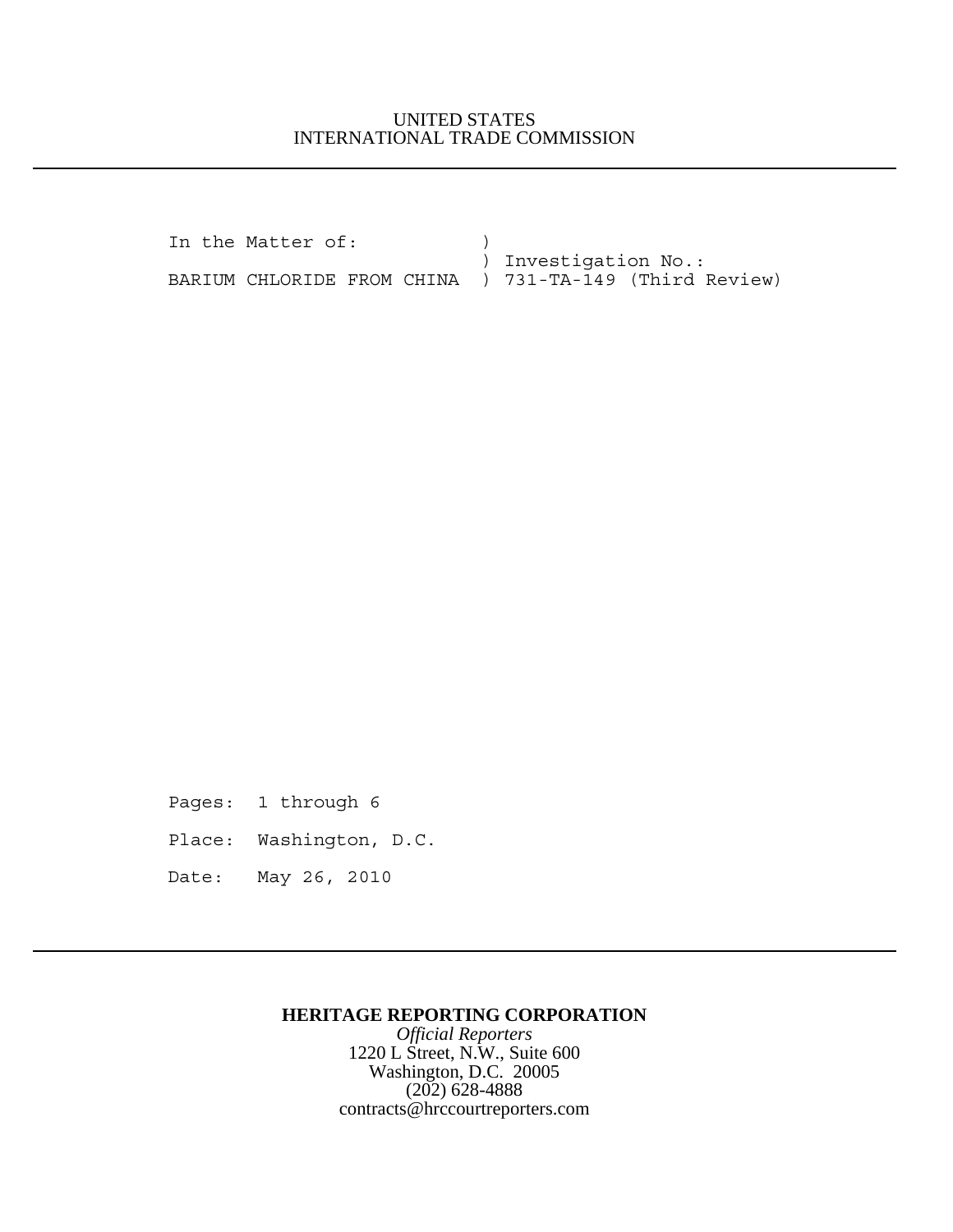THE UNITED STATES INTERNATIONAL TRADE COMMISSION

|  | In the Matter of: |  |                                                        |  |
|--|-------------------|--|--------------------------------------------------------|--|
|  |                   |  | ) Investigation No.:                                   |  |
|  |                   |  | BARIUM CHLORIDE FROM CHINA ) 731-TA-149 (Third Review) |  |

Wednesday, May 26, 2010

Room No. 101 U.S. International Trade Commission 500 E Street, S.W. Washington, D.C.

The Commission meeting commenced, pursuant to Notice, at 11:00 a.m., before the Commissioners of the United States International Trade Commission, the Honorable SHARA L. ARANOFF, Chairman, presiding. APPEARANCES:

On behalf of the International Trade Commission:

Commissioners:

SHARA L. ARANOFF, CHAIRMAN DANIEL R. PEARSON, VICE CHAIRMAN DEANNA TANNER OKUN, COMMISSIONER CHARLOTTE R. LANE, COMMISSIONER (Via Telephone) IRVING A. WILLIAMSON, COMMISSIONER DEAN A. PINKERT, COMMISSIONER

### Staff:

BILL BISHOP, HEARINGS AND MEETINGS COORDINATOR AMY SHERMAN, INVESTIGATOR JACK GREENBLATT, INTERNATIONAL TRADE ANALYST JAMES FETZER, ECONOMIST JOHN ASCIENZO, ACCOUNTANT/AUDITOR CHARLES ST. CHARLES, ATTORNEY DOUGLAS CORKRAN, SUPERVISORY INVESTIGATOR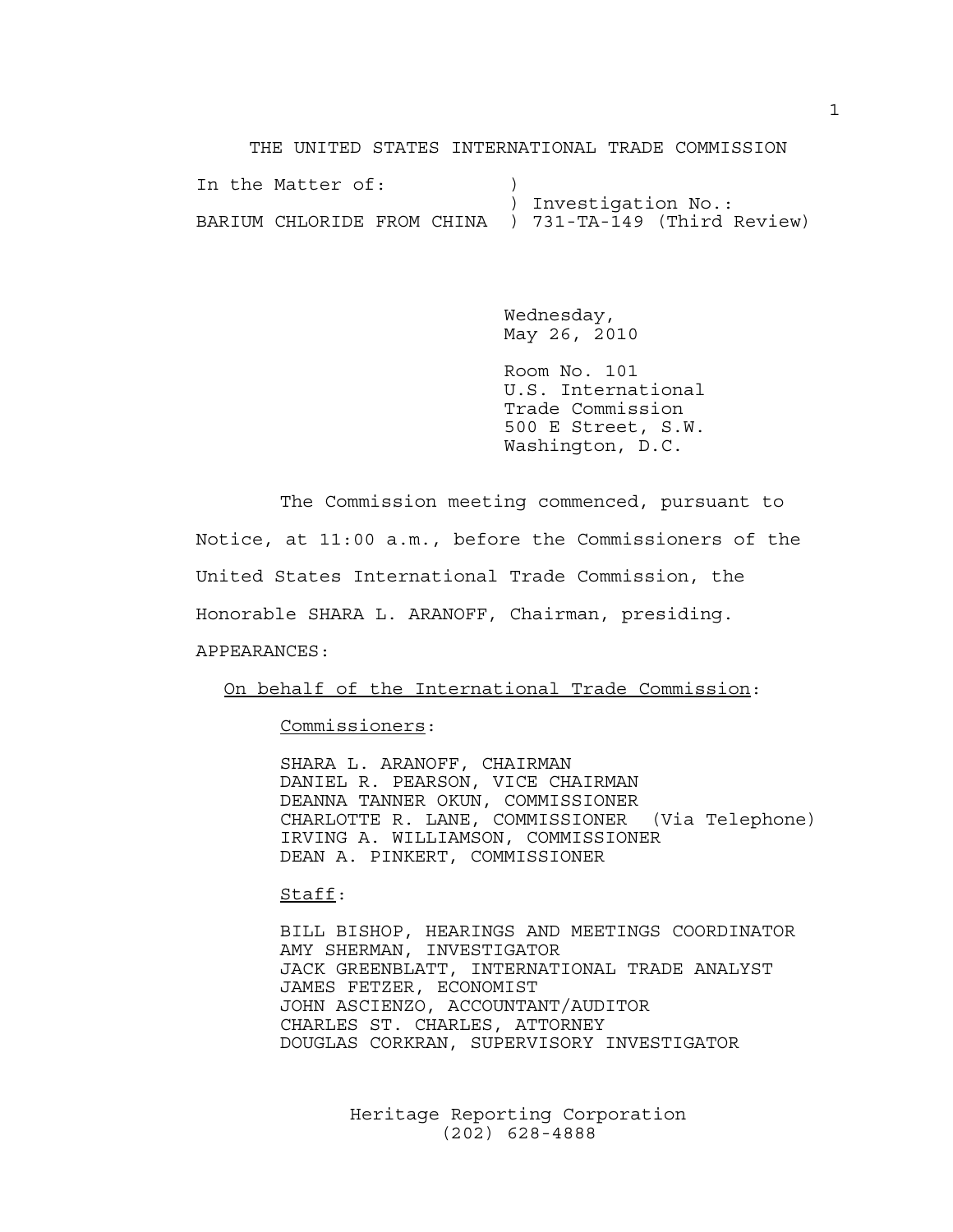# I N D E X

# PAGE

| AGENDA FOR FUTURE MEETING: NONE                                                          | 3 |
|------------------------------------------------------------------------------------------|---|
| MINUTES: NONE                                                                            | 3 |
| RATIFICATION LIST: NONE                                                                  | 3 |
| INV. NOS. 731-TA-149 (THIRD REVIEW) (BARIUM<br>CHLORIDE FROM CHINA) -- BRIEFING AND VOTE | 3 |
| OUTSTANDING ACTION JACKETS: NONE                                                         | 3 |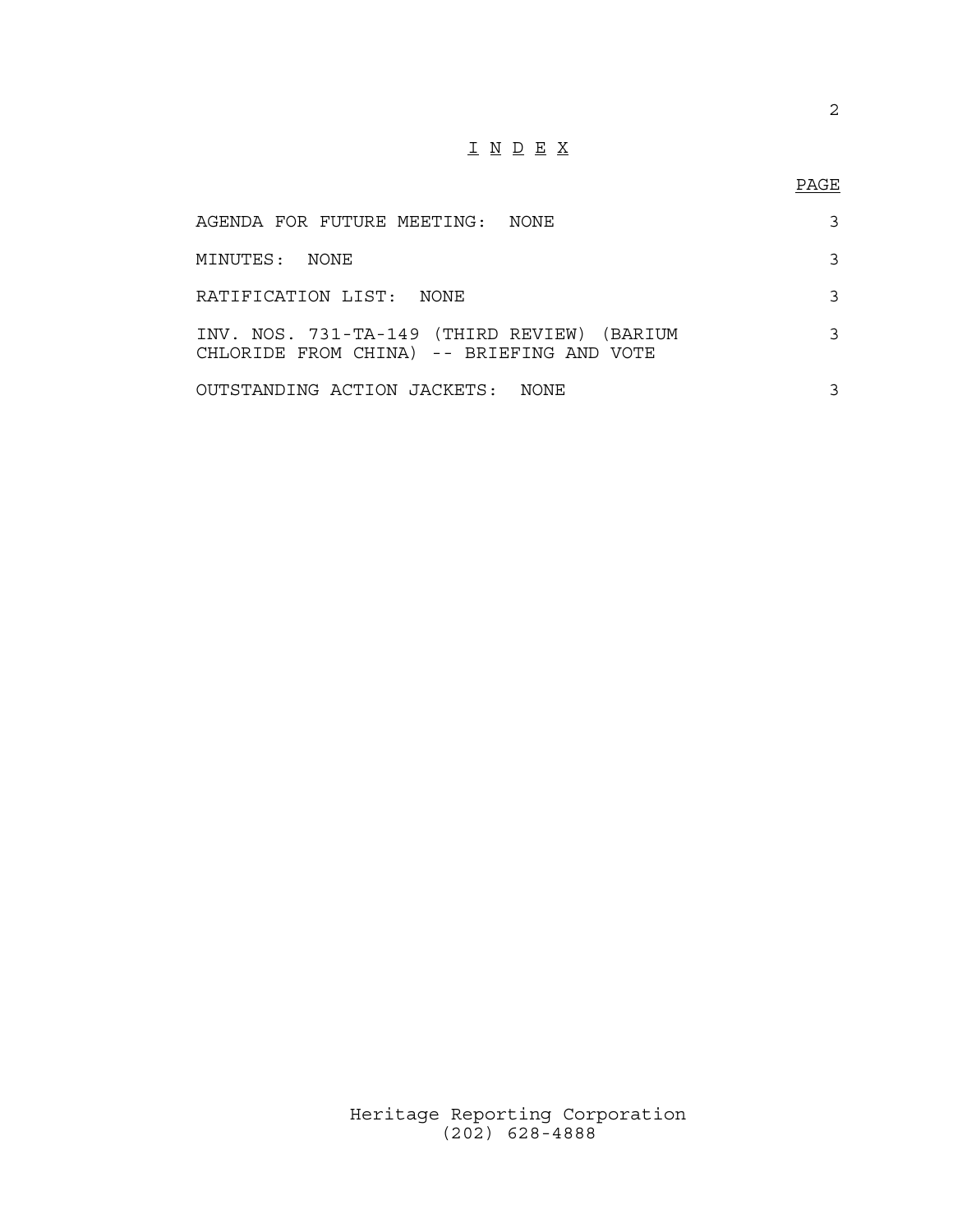| 1  | $\underline{P} \underline{R} \underline{O} \underline{C} \underline{E} \underline{E} \underline{D} \underline{I} \underline{N} \underline{G} \underline{S}$ |
|----|-------------------------------------------------------------------------------------------------------------------------------------------------------------|
| 2  | (11:00 a.m.)                                                                                                                                                |
| 3  | CHAIRMAN ARANOFF: Good morning.<br>This                                                                                                                     |
| 4  | meeting of the U.S. International Trade Commission                                                                                                          |
| 5  | will now come to order.                                                                                                                                     |
| 6  | Welcome to Commissioner Lane, who is                                                                                                                        |
| 7  | participating by telephone.                                                                                                                                 |
| 8  | COMMISSIONER LANE: Good morning.                                                                                                                            |
| 9  | CHAIRMAN ARANOFF: I understand that there                                                                                                                   |
| 10 | are no agendas for future meetings, minutes,                                                                                                                |
| 11 | ratification lists or outstanding action jackets to                                                                                                         |
| 12 | consider.                                                                                                                                                   |
| 13 | Next we turn to the vote in Investigation                                                                                                                   |
| 14 | No. 731-TA-149 (Third Review), Barium Chloride From                                                                                                         |
| 15 | China.                                                                                                                                                      |
| 16 | Welcome to Mr. Corkran and the staff who                                                                                                                    |
| 17 | participated in this investigation. Are there any                                                                                                           |
| 18 | questions for the staff?                                                                                                                                    |
| 19 | (No response.)                                                                                                                                              |
| 20 | CHAIRMAN ARANOFF: Are there any additions                                                                                                                   |
| 21 | or corrections to the staff report?                                                                                                                         |
| 22 | MR. CORKRAN: Douglas Corkran, Office of                                                                                                                     |
| 23 | Investigations. Thank you, Chairman Aranoff. Staff                                                                                                          |
| 24 | has no revisions to the staff report.                                                                                                                       |
| 25 | CHAIRMAN ARANOFF: Thank you. Is there any                                                                                                                   |
|    |                                                                                                                                                             |

Heritage Reporting Corporation (202) 628-4888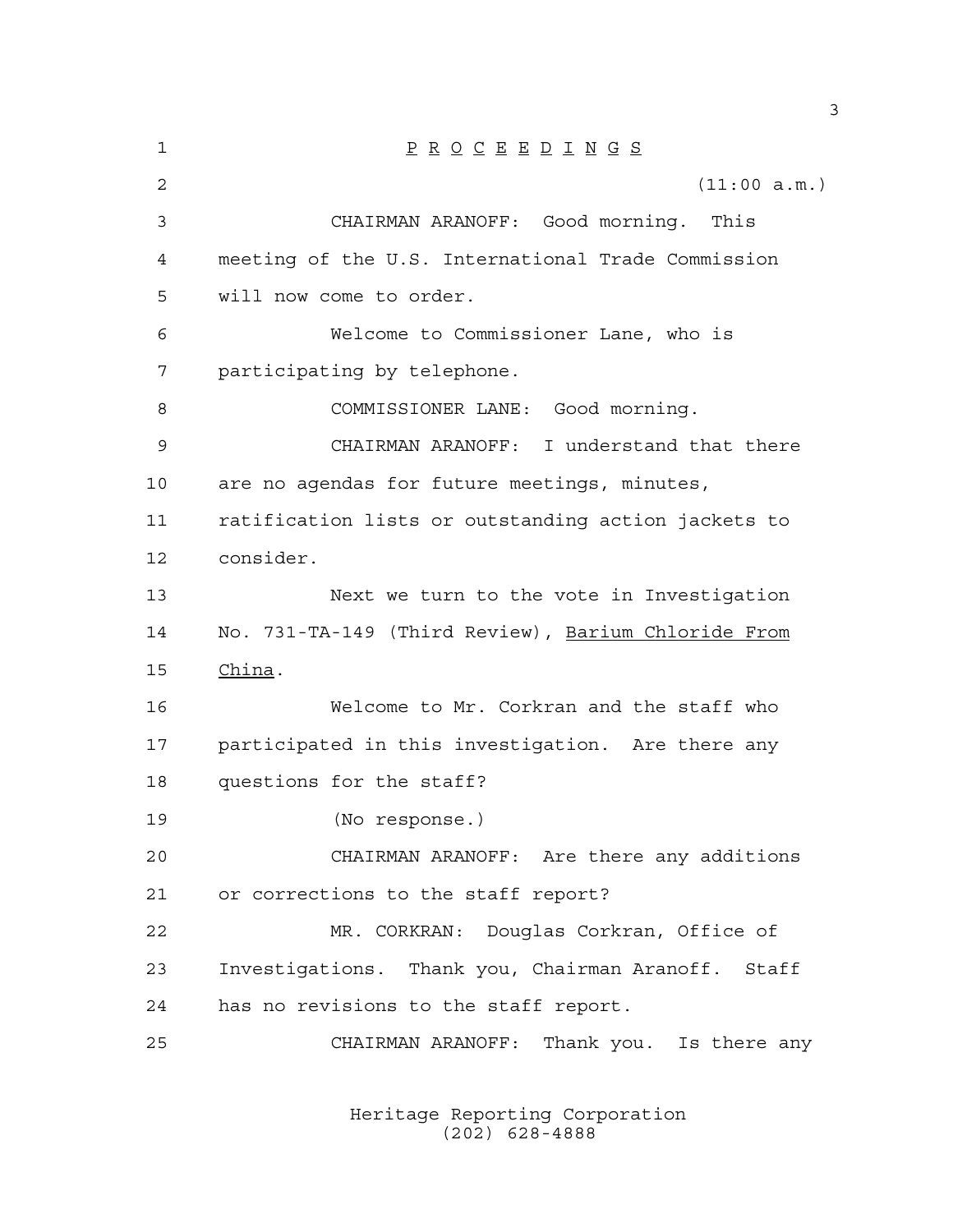objection to approval of the staff report? (No response.) CHAIRMAN ARANOFF: Hearing none, it is approved. Mr. Secretary, will you please call the roll? MR. BISHOP: Commissioner Pinkert? COMMISSIONER PINKERT: I vote in the affirmative. MR. BISHOP: Commissioner Okun? COMMISSIONER OKUN: I vote in the affirmative. MR. BISHOP: Commissioner Lane? COMMISSIONER LANE: I vote in the affirmative. MR. BISHOP: Commissioner Aranoff? CHAIRMAN ARANOFF: I vote in the affirmative. MR. BISHOP: Commissioner Williamson? COMMISSIONER WILLIAMSON: I vote in the affirmative. MR. BISHOP: Commissioner Pearson? VICE CHAIRMAN PEARSON: I concur with my colleagues. MR. BISHOP: Madam Chairman, the Commission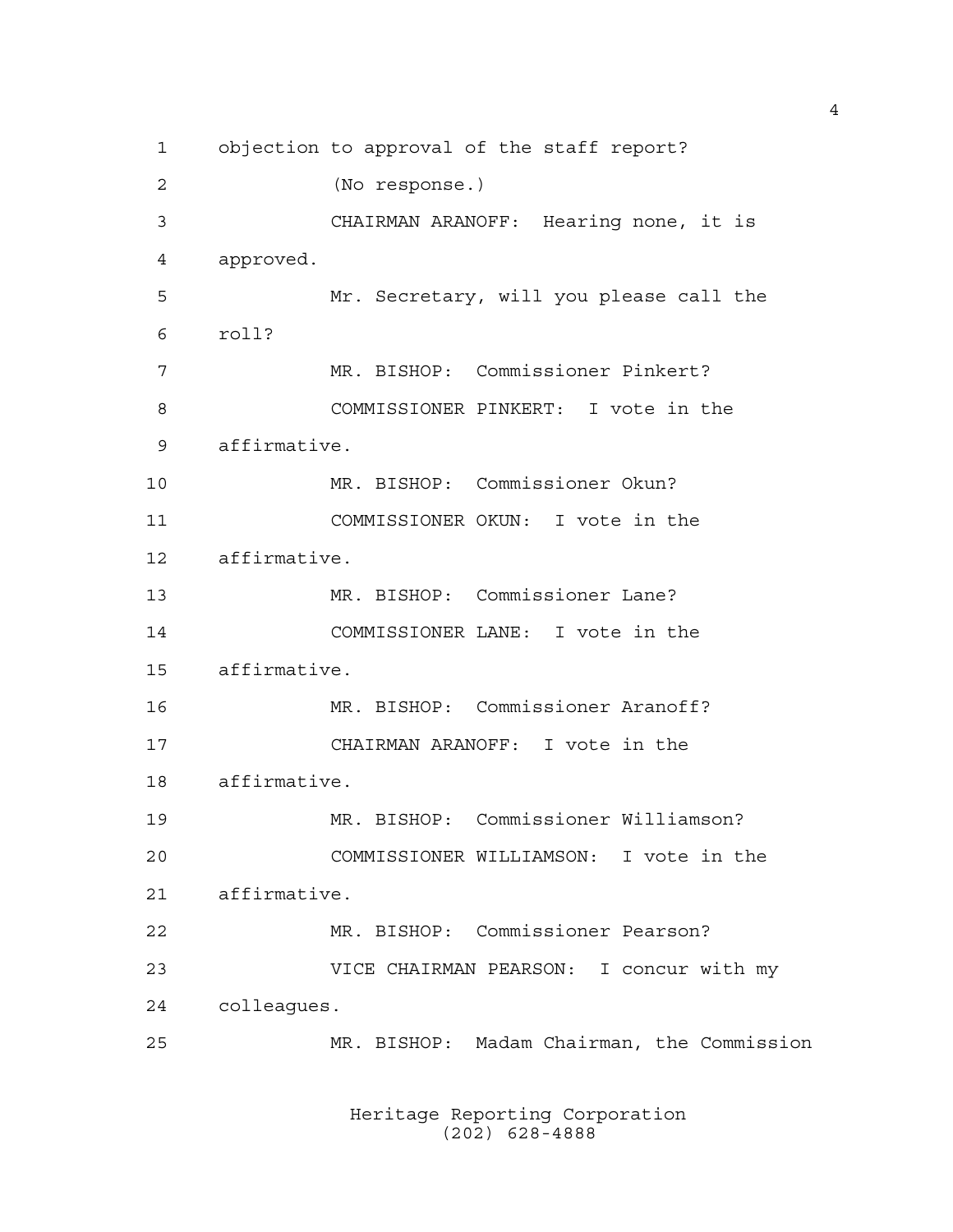has reached an affirmative determination.

| $\mathbf{2}$ | CHAIRMAN ARANOFF: Thank you, Mr. Secretary.           |  |  |  |  |  |
|--------------|-------------------------------------------------------|--|--|--|--|--|
| 3            | Further information regarding this determination will |  |  |  |  |  |
| 4            | be in the press release. Commissioners' opinions are  |  |  |  |  |  |
| 5            | currently scheduled to be transmitted to the          |  |  |  |  |  |
| 6            | Department of Commerce on or before June 9, 2010.     |  |  |  |  |  |
| 7            | Thank you to all the staff who participated           |  |  |  |  |  |
| 8            | in this investigation.                                |  |  |  |  |  |
| 9            | Seeing that there is no other business                |  |  |  |  |  |
| 10           | before the Commission, this meeting is adjourned.     |  |  |  |  |  |
| 11           | (Whereupon, at 11:03 a.m., the Commission             |  |  |  |  |  |
| 12           | meeting in the above-entitled matter was concluded.)  |  |  |  |  |  |
| 13           | $\frac{1}{2}$                                         |  |  |  |  |  |
| 14           | $\frac{1}{2}$                                         |  |  |  |  |  |
| 15           | $\frac{1}{2}$                                         |  |  |  |  |  |
| 16           | $\frac{1}{2}$                                         |  |  |  |  |  |
| 17           | $\frac{1}{2}$                                         |  |  |  |  |  |
| 18           | $\frac{1}{2}$                                         |  |  |  |  |  |
| 19           | $\frac{1}{2}$                                         |  |  |  |  |  |
| 20           | $\frac{1}{2}$                                         |  |  |  |  |  |
| $2\,1$       | $\frac{1}{2}$                                         |  |  |  |  |  |
| 22           | $\frac{1}{2}$                                         |  |  |  |  |  |
| 23           | $\frac{1}{2}$                                         |  |  |  |  |  |
| $2\sqrt{4}$  | $\frac{1}{2}$                                         |  |  |  |  |  |
| 25           | //                                                    |  |  |  |  |  |